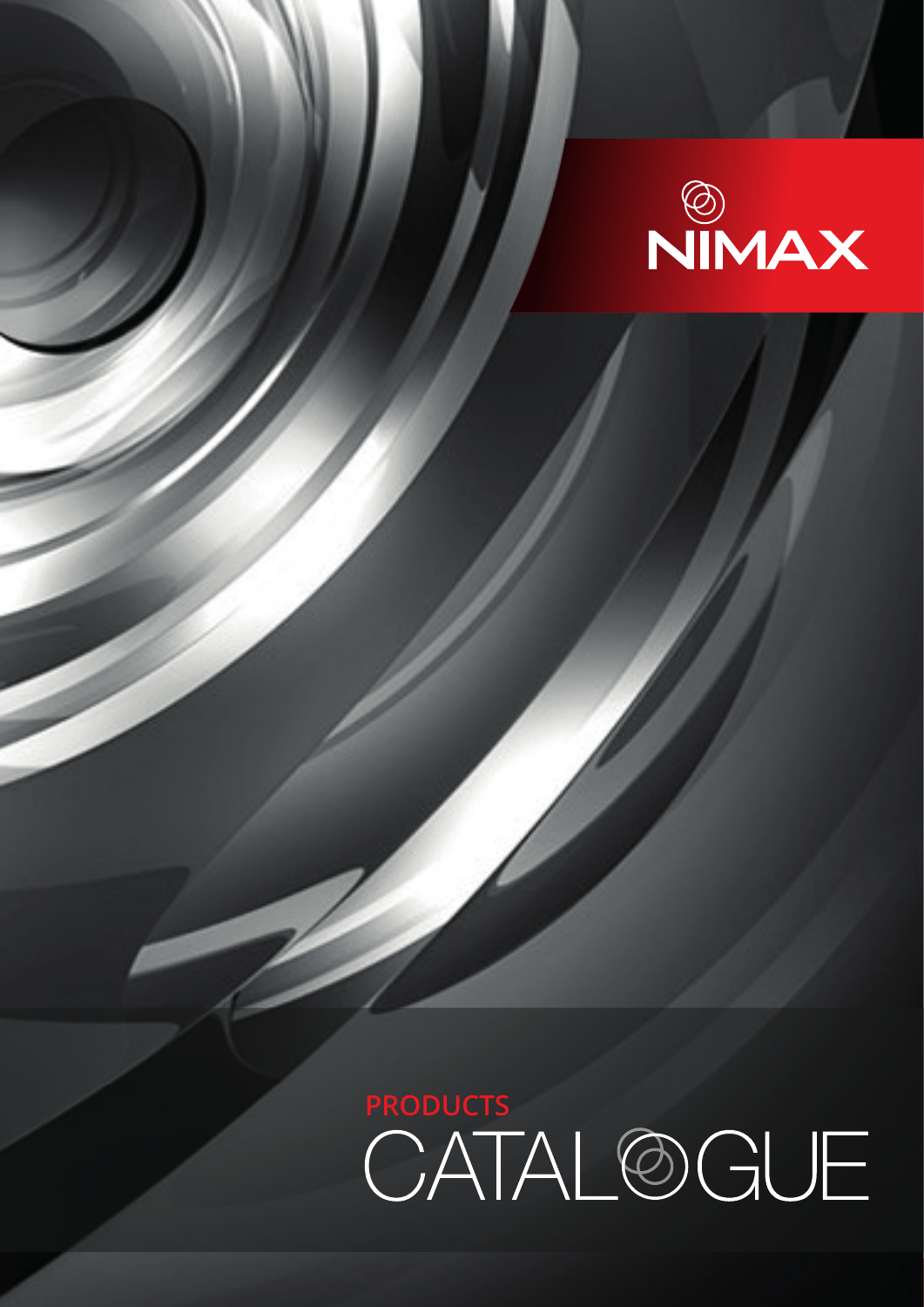

Since 2006, Nimax has been supplying the highest quality O-Rings and sealing components in the industry. Featuring thousands of Standard O-Rings in stock, we strive to deliver the products that you need, when you need them and at the best prices available.

Our globally structured business is always committed to supply products in a wide range of rubber related businesses, which means that we can offer you competitive prices without any compromise in quality.



Avail the following products online from our website at www.nimaxseals.com :

- **O-Rings Viton 75 Shore A**
- **O-Rings Viton 90 Shore A**
- **Viton cord**
- **O-Rings kits**

We guarantee top quality material since our products are from U.K. We are the best source of Viton and FFKM O-Rings in the Middle East.

### With Nimax, we can guarantee: The Seal of Performance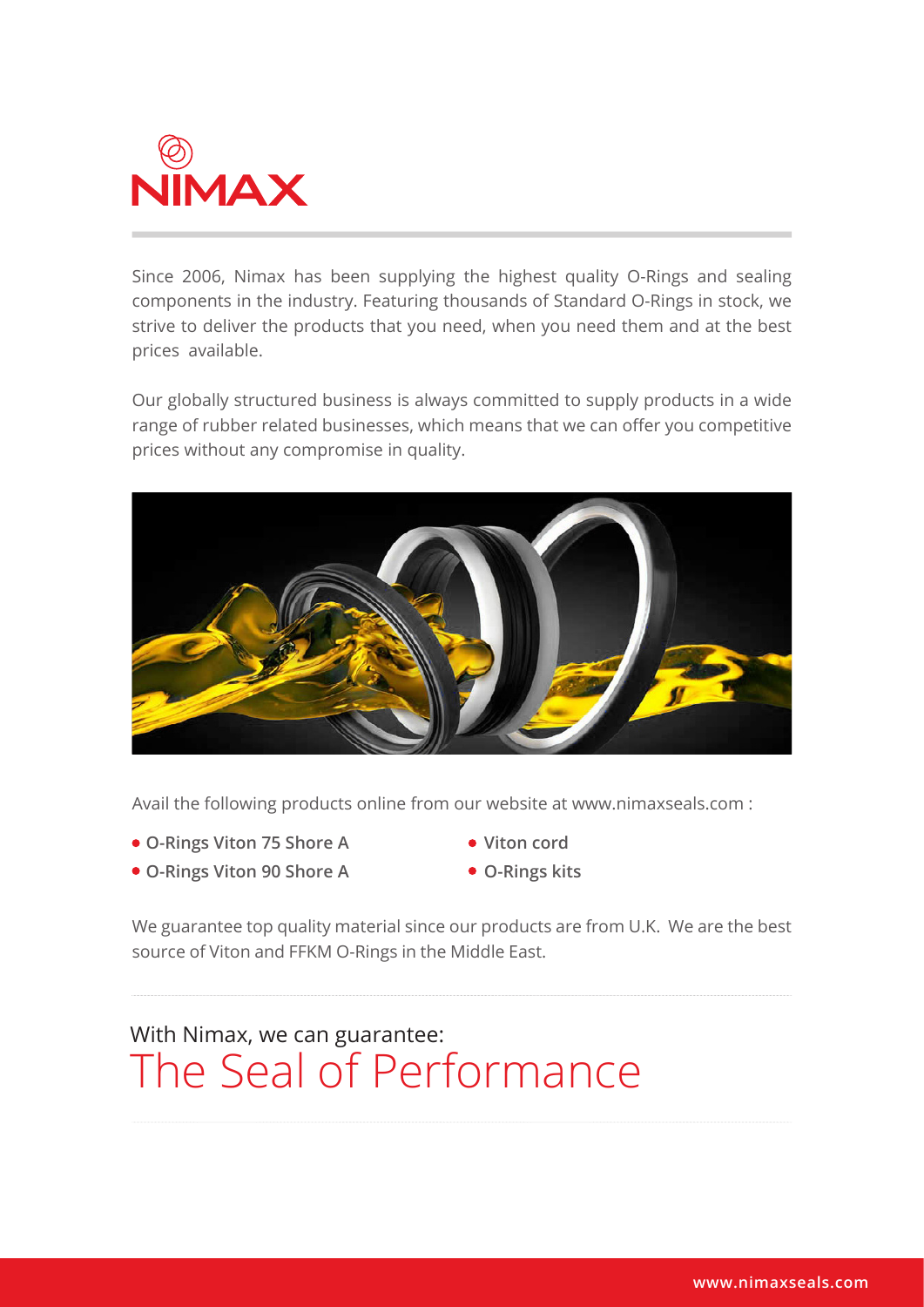

#### **O-RINGS VITON (FKM) 75 SHORE A**

Black fluorocarbon/ Fluoroelastomer O-ring, also known as Viton O-ring or FKM O-rings have low compression set and have high temperature and chemical resistance.

The terms FPM, FKM and Viton are often used interchangeably. However, these terms come from only one base substance known as the fluoro rubber.

Temperature Range -20°C to +200°C with Durometer/ Hardness 75.





#### **O-RINGS VITON (FKM) 90 SHORE A**

Black Fluorocarbon O-ring is also known as Viton O-ring or FKM, FPM O-Rings. The FKM (Viton ®) O-Rings feature a low compression set with high temperature and chemical resistance with Durometer / Shore A 90.

The terms FPM, FKM and Viton® normally cause confusion that could often lead to incorrect interpretations. All of these designations actually stand for a single base material: the fluoro rubber.

#### **VITON CORD**

FKM / Viton rubber cord belongs to fluoroelastomer/ fluorocarbon category of elastomers. This rubber cord offers excellent resistance to a wide variety of corrosive fluids at elevated temperature without major degradation. Nimax FKM/Viton® rubber cords have excellent resistance to ozone.

As FPM, FKM and Viton® usually cause confusion, it's vital to know that these designations actually stand for only one base material, namely: the fluoro rubber.

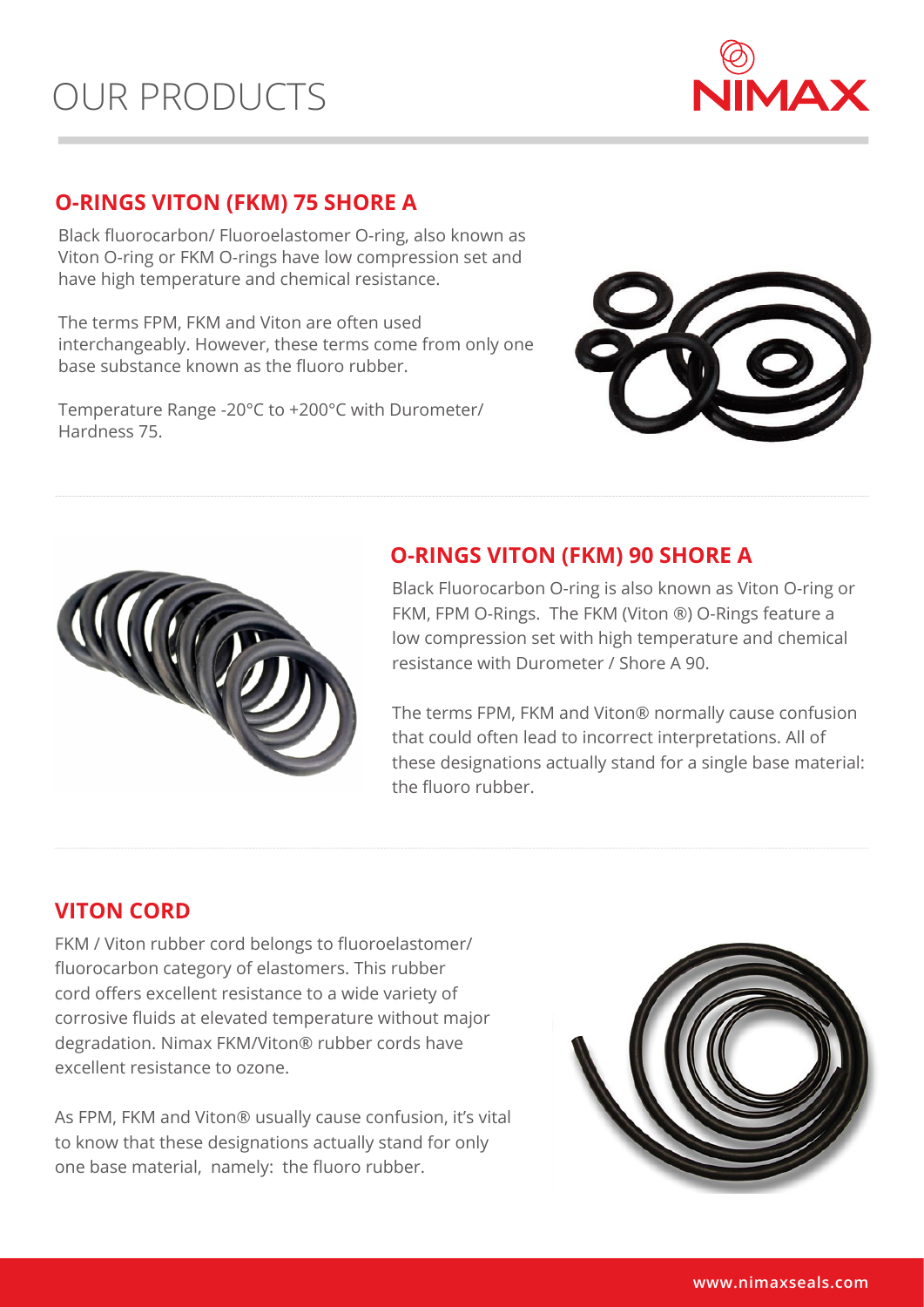

#### **O-RINGS KIT**

O-Rings servicing kits in various sizes consist of materials such as NBR, Viton (FKM) in different shores A. These kits are deemed as a superior choice for all industries.

By availing our splicing kit, you can make any size of O-Rings for your special purpose.

You can check the details of each kit from the download link provided in our website.





#### **FFKM**

Perfluoroelastomer (FFKM) currently offers the highest operating temperature range, the most comprehensive chemical compatibility, and the lowest off-gassing levels of any rubber material. FFKM has an extreme performance spectrum that makes it ideal for use in critical applications like semiconductor, chip-manufacturing, jet engines and chemical processing equipment.

#### **VITON OIL SEAL**

Viton/FKM Oil Seal (Rotary Shaft Seal or Elastomer Lip Seal) is a component of machine that seals lubricants. An oil seal is made up of rubber, garter spring, along with an internal case. While preventing the leakage of lubricants, water, or chemicals, an oil seal also prevents the entry of dust and dirt into a machine.

The product is available in metric or inch sizes.

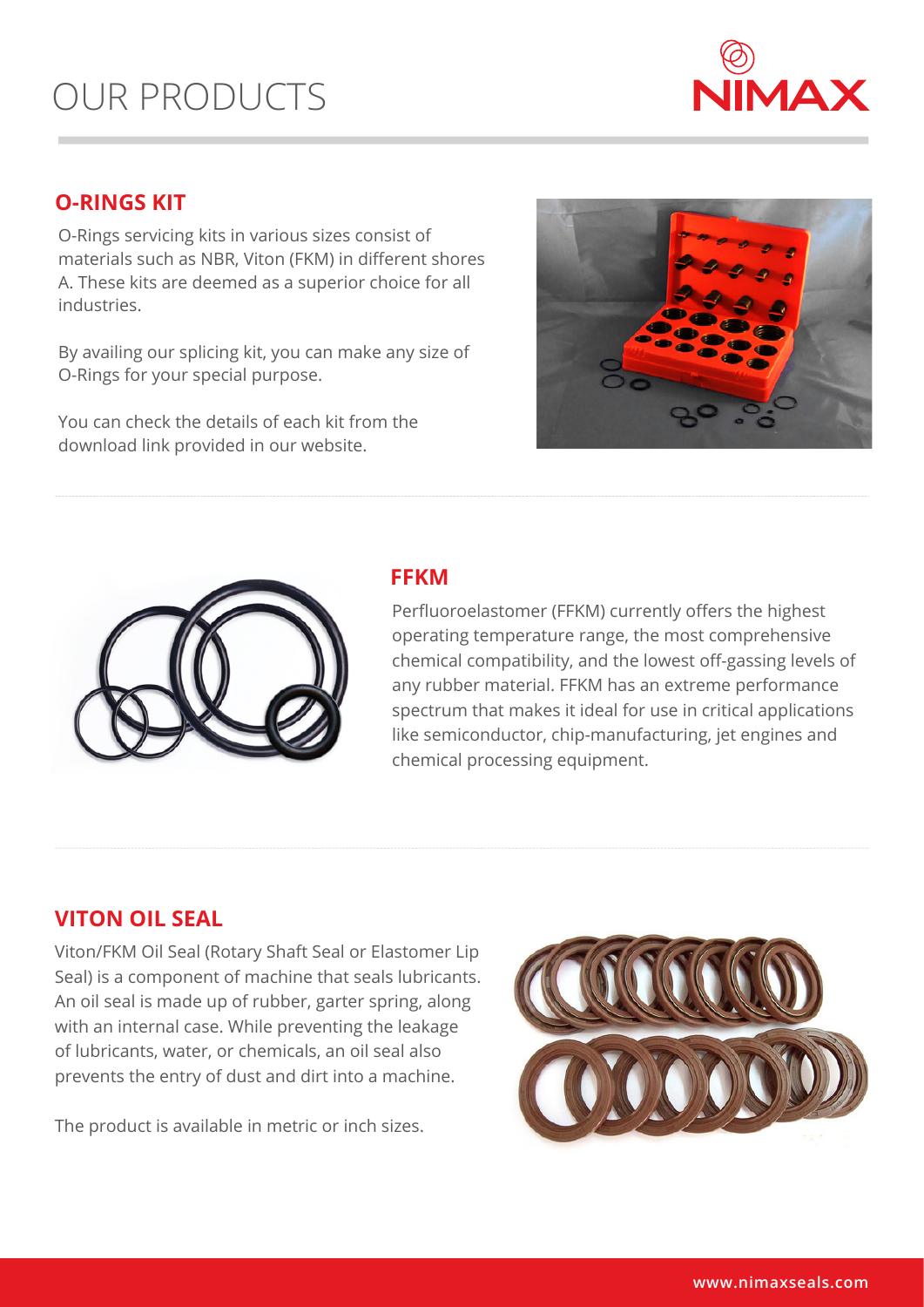

#### **ENCAPSULATED O-RINGS**

 The Teflon, Silicone and Viton Encapsulated O-Rings with FEP or PFA core of elastomer are completely covered with seamless sheath of FEP fluoropolymer. Normally, the elastomeric core is either fluorocarbon (FKM) or silicone (VMQ) in nature. These are used mainly in the chemical, petrochemical, food and pharmaceutical industries, as well as other sectors where high levels of chemical resistance or hygiene are required.

The products are available in metric or inch sizes.





#### **CUSTOM RUBBER MOLDING**

We are the supplier of customized molded rubber Seals and molded rubber parts for applications across many industries with material Viton/FKM.